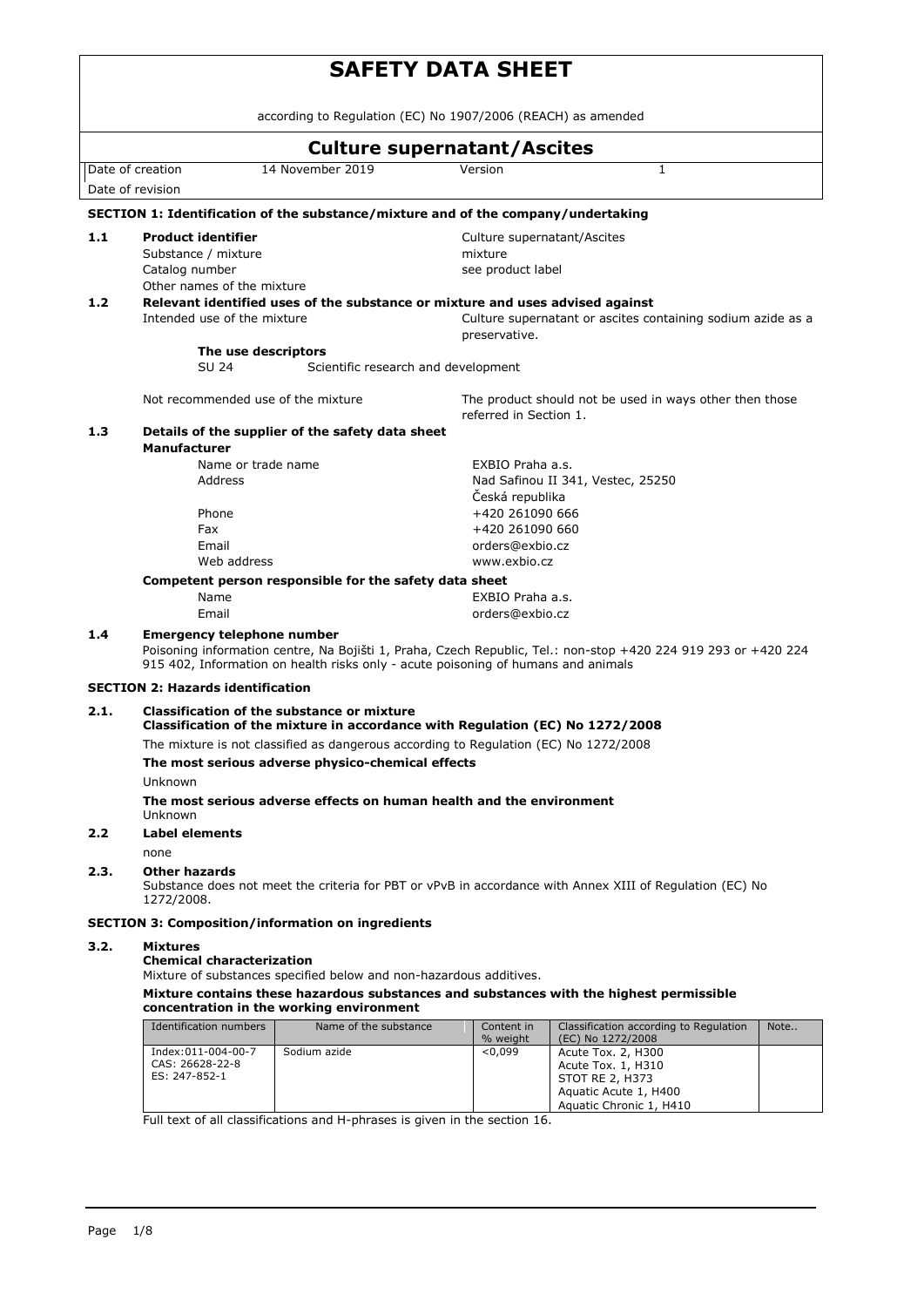according to Regulation (EC) No 1907/2006 (REACH) as amended

# **Culture supernatant/Ascites**

Date of creation

14 November 2019 Version 1

Date of revision

# **SECTION 4: First aid measures**

### **4.1. Description of first aid measures**

If any health problems are manifested or if in doubt, inform a doctor and show him information from this Safety Data Sheet. If unconscious, put the person in the stabilized (recovery) position on his side with his head slightly bent backwards and make sure that airways are free; never induce vomiting. If the person vomits by himself, make sure that the vomit is not inhaled. In life threatening conditions first of all provide resuscitation of the affected person and ensure medical assistance. Respiratory arrest - provide artificial respiration immediately. Cardiac arrest - provide indirect cardiac massage immediately.

### **Inhalation**

In case of problems following the vapours/aerosols inhalation, remove the affected persons to a fresh air. For those providing assistance, avoid exposure to yourself or others. Use adequate respiratory protection. If respiratory irritation, dizziness, nausea, or unconsciousness occurs, seek immediate medical assistance. If breathing has stopped, assist ventilation with a mechanical device or use mouth-to-mouth resuscitation. Call immediately medical emergency.

#### **Skin contact**

Immediately remove all soiled or stained clothing. Wash the affected area immediately and repeatedly with soap and water. Use appropriate regenerating cream. Seek medical advice if the skin irritation persists.

### **Eye contact**

Keep eyelids open and rinse immediately and repeatedly with copious amount of water for at least 10 - 15 minutes. Remove contact lenses, if present and easy to do. Seek medical advice if the eye irritation persists.

### **Ingestion**

If swallowed, rinse mouth with water (only if the person is conscious). Do not induce vomiting! In case of spontaneous vomiting avoid aspiration of the vomits. Get medical attention immediately and show product package or label!

### **4.2. Most important symptoms and effects, both acute and delayed Inhalation**

Possible irritation of airways, cough, headache.

**Skin contact** Not expected. **Eye contact** Not expected. **Ingestion** Not expected.

## **4.3. Indication of any immediate medical attention and special treatment needed** Symptomatic treatment.

### **SECTION 5: Firefighting measures**

### **5.1. Extinguishing media**

### **Suitable extinguishing media**

alcohol-resistant foam, carbon dioxide, powder, water spray jet, water mist

### **Unsuitable extinguishing media**

water - full jet

## **5.2. Special hazards arising from the substance or mixture**

Non-flammable - aqueous solution. After evaporation of water, harmful gases / smoke (carbon dioxide, aldehydes, carbon black, other decomposition products) can be produced during thermal decomposition at high temperatures or with insufficient combustion.

### **5.3. Advice for firefighters**

Use a self-contained breathing apparatus and full-body protective clothing. Closed containers with the product near the fire should be cooled with water. Do not allow run-off of contaminated fire extinguishing material to enter drains or surface and ground water.

### **SECTION 6: Accidental release measures**

### **6.1. Personal precautions, protective equipment and emergency procedures**

Provide sufficient ventilation. Use gloves in case of prolonged contact. Follow the instructions in Sections 7 and 8.

### **6.2. Environmental precautions**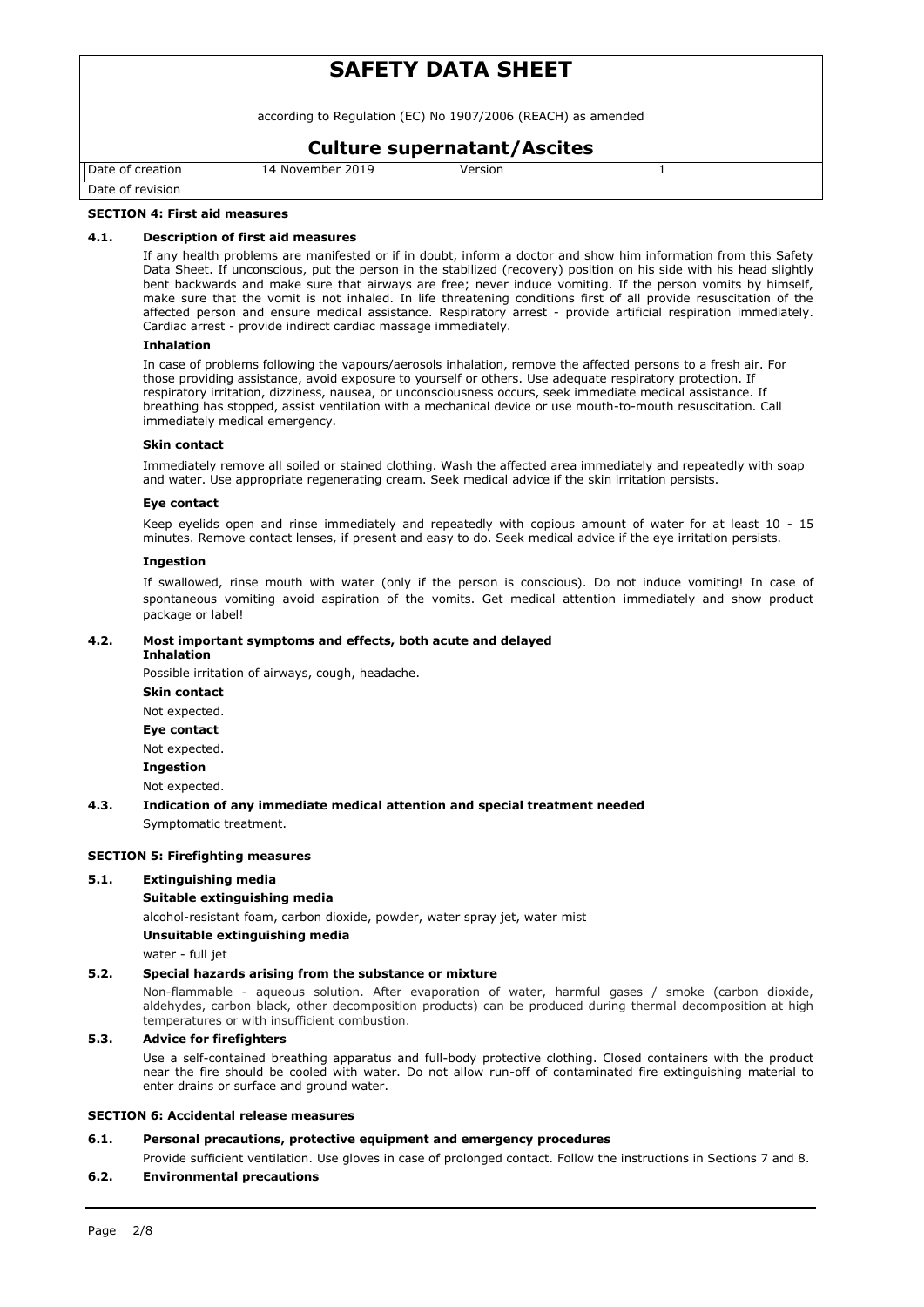according to Regulation (EC) No 1907/2006 (REACH) as amended

# **Culture supernatant/Ascites**

Date of creation

14 November 2019 Version 1

Date of revision

Prevent contamination of the soil and entering surface or ground water. Do not allow to enter drains.

# **6.3. Methods and material for containment and cleaning up**

Spilled product should be covered with suitable (non-flammable) absorbing material (sand, diatomaceous earth, earth and other suitable absorption materials); to be contained in well closed containers and removed as per Section 13. Collected material should be disposed of in accordance with locally valid regulations. Upon an escape of large quantities of the product, inform the Fire Department and the Environmental Department of the Municipal Authority with extended scope of competencies. After removal of the product, wash the contaminated site with plenty of water or another suitable cleaning material. Do not use solvents.

### **6.4. Reference to other sections**

7., 8. and 13.

### **SECTION 7: Handling and storage**

### **7.1. Precautions for safe handling**

Observe all user considerations, safety measures and exposure limits. Avoid contact with skin, eyes and mucous membranes. See Section 8 for advice on the minimum requirements for personal protective equipment. Avoid breathing decomposition products or mists/aerosols. Use only with adequate ventilation.

Keep away from contamination with heavy metals. Sodium azide has been reported to form lead or copper azide in laboratory plumbing (heavy metals) which may explode on percussion. Treatment of sodium azide with strong acids gives hydrazoic acid, which is also extremely toxic.

### **7.2. Conditions for safe storage, including any incompatibilities**

Store in tightly closed containers in cold, dry and well ventilated areas designated for this purpose. Do not expose to sunlight.

### **The specific requirements or rules relating to the substance/mixture** Store at 2-8°C.

# **7.3. Specific end use(s)**

Culture supernatant or ascites.

### **SECTION 8: Exposure controls/personal protection**

## **8.1. Control parameters**

## **Czech Republic**

| Name of the<br>substance<br>(komponent) | Type  | Time of<br>exposure | Value                | <b>Note</b> | Source |
|-----------------------------------------|-------|---------------------|----------------------|-------------|--------|
|                                         | PEL   |                     | $0.1 \text{ mg/m}$   |             | 9/2013 |
| Sodium azide                            | PEL   |                     | 0,0376 ppm           |             |        |
| $(CAS:26628-22-8)$                      | NPK-P |                     | $0.3 \text{ mg/m}^3$ |             |        |
|                                         | NPK-P |                     | $0,1128$ ppm         |             |        |

### **European union**

| Name of the<br>substance<br>(komponent) | Type | Time of<br>exposure | Value                   | <b>Note</b> | Source    |
|-----------------------------------------|------|---------------------|-------------------------|-------------|-----------|
| Sodium azide<br>$(CAS:26628-22-8)$      | OEL  | 8 hours             | $0.1 \,\mathrm{mq/m^3}$ |             | EU limits |
|                                         | OEL  | Short-term          | $0.3 \text{ ma/m}^3$    |             |           |

## **8.2. Exposure controls**

Follow usual measures for health protection at work and especially for good ventilation. This can be achieved only by local suction or efficient general ventilation. If exposure limits cannot be observed in this mode, suitable protection of airways must be used. Do not eat, drink and smoke during work. Wash your hands thoroughly with water and soap after work and before breaks for a meal and rest.

### **Eye/face protection**

Protective goggles or face shield (based on the nature of the work performed).

### **Skin protection**

Hand protection: Protective gloves resistant against the product. Observe recommendations of the particular manufacturer of the gloves in the choice of their appropriate thickness, material and permeability. Use barrier creams for skin protection, they should however not be applied once exposure has occurred. Observe other recommendations of the manufacturer. Other protection: Protective antistatic clothing made of natural fibres (cotton) or synthetic fibres resistant against elevated temperatures. Contaminated skin should be washed thoroughly.

### **Respiratory protection**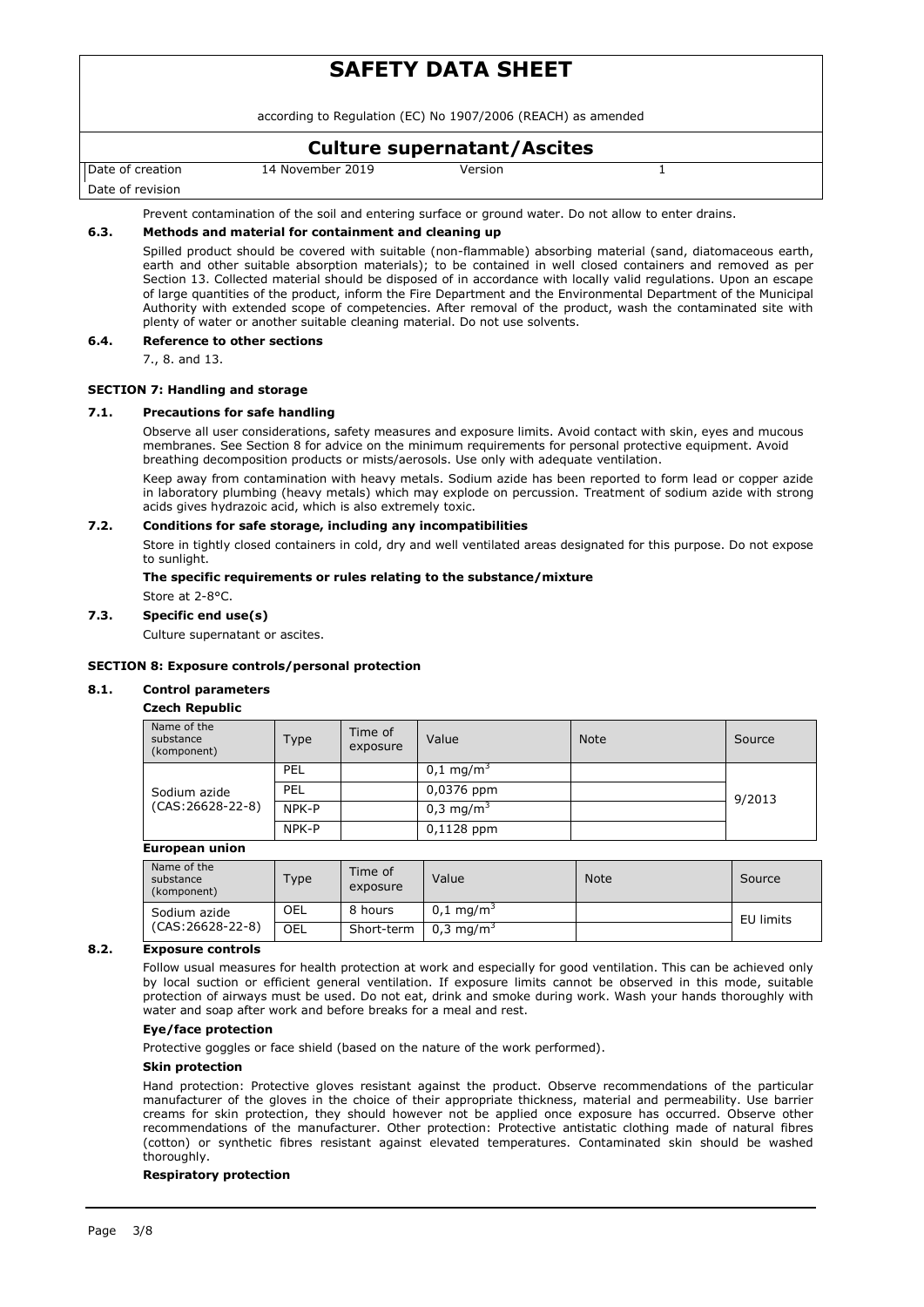according to Regulation (EC) No 1907/2006 (REACH) as amended

# **Culture supernatant/Ascites**

Date of creation

14 November 2019 Version 1

Date of revision

Mask with a filter against organic vapours or a self-contained breathing apparatus as appropriate if exposure limit values of toxic substances are exceeded or in a poorly ventilated environment.

# **Thermal hazard**

not available

## **Environmental exposure controls**

Observe usual measures for protection of the environment, see Section 6.2.

### **SECTION 9: Physical and chemical properties**

### **9.1. Information on basic physical and chemical properties**

|      | Appearance                                   | liquid at 20°C     |
|------|----------------------------------------------|--------------------|
|      | Physical state                               | liquid             |
|      | Color                                        | data not available |
|      | odour                                        | no odour           |
|      | odour treshhold                              | data not available |
|      | рH                                           | data not available |
|      | Melting point/freezing point                 | data not available |
|      | Initial boiling point and boiling range      | $100^{\circ}$ C    |
|      | Flash point                                  | data not available |
|      | Evaporation rate                             | data not available |
|      | Flammability (solid, gas)                    | data not available |
|      | Upper/lower flammability or explosive limits | data not available |
|      | flammability limits                          | data not available |
|      | explosive limits                             | data not available |
|      | Vapour pressure                              | data not available |
|      | Vapour density                               | data not available |
|      | Relative density                             | data not available |
|      | Solubility(ies)                              | data not available |
|      | solubility in water                          | data not available |
|      | solubility in fats                           | data not available |
|      | Partition coefficient: n-octanol/water       | data not available |
|      | Auto-ignition temperature                    | data not available |
|      | Decomposition temperature                    | data not available |
|      | Viscosity                                    | data not available |
|      | <b>Explosive properties</b>                  | data not available |
|      | Oxidising properties                         | data not available |
| 9.2. | Další informace                              |                    |
|      | Density                                      | data not available |
|      | auto-ignition temperature                    | data not available |

### **SECTION 10: Stability and reactivity**

### **10.1. Reactivity**

Not reactive under normal conditions of storage and manipulation. Sodium azide has been reported to form lead or copper azide in laboratory plumbing (heavy metals) which may explode on percussion. Treatment of sodium azide with strong acids gives hydrazoic acid, which is also extremely toxic.

### **10.2. Chemical stability**

The product is stable under normal conditions.

### **10.3. Possibility of hazardous reactions**

Sodium azide has been reported to form lead or copper azide in laboratory plumbing (heavy metals) which may explode on percussion.

### **10.4. Conditions to avoid**

The product is stable and no degradation occurs under normal use. Protect against flames, sparks, overheating and against frost.

### **10.5. Incompatible materials**

Protect against strong acids, bases and oxidizing agents. Thereby a dangerous exothermic reaction will be prevented.

### **10.6. Hazardous decomposition products**

Not developed under normal uses. Dangerous products are formed at high temperature and in fire, such as carbon monoxide and carbon dioxide, heavy smoke and nitrogen oxides.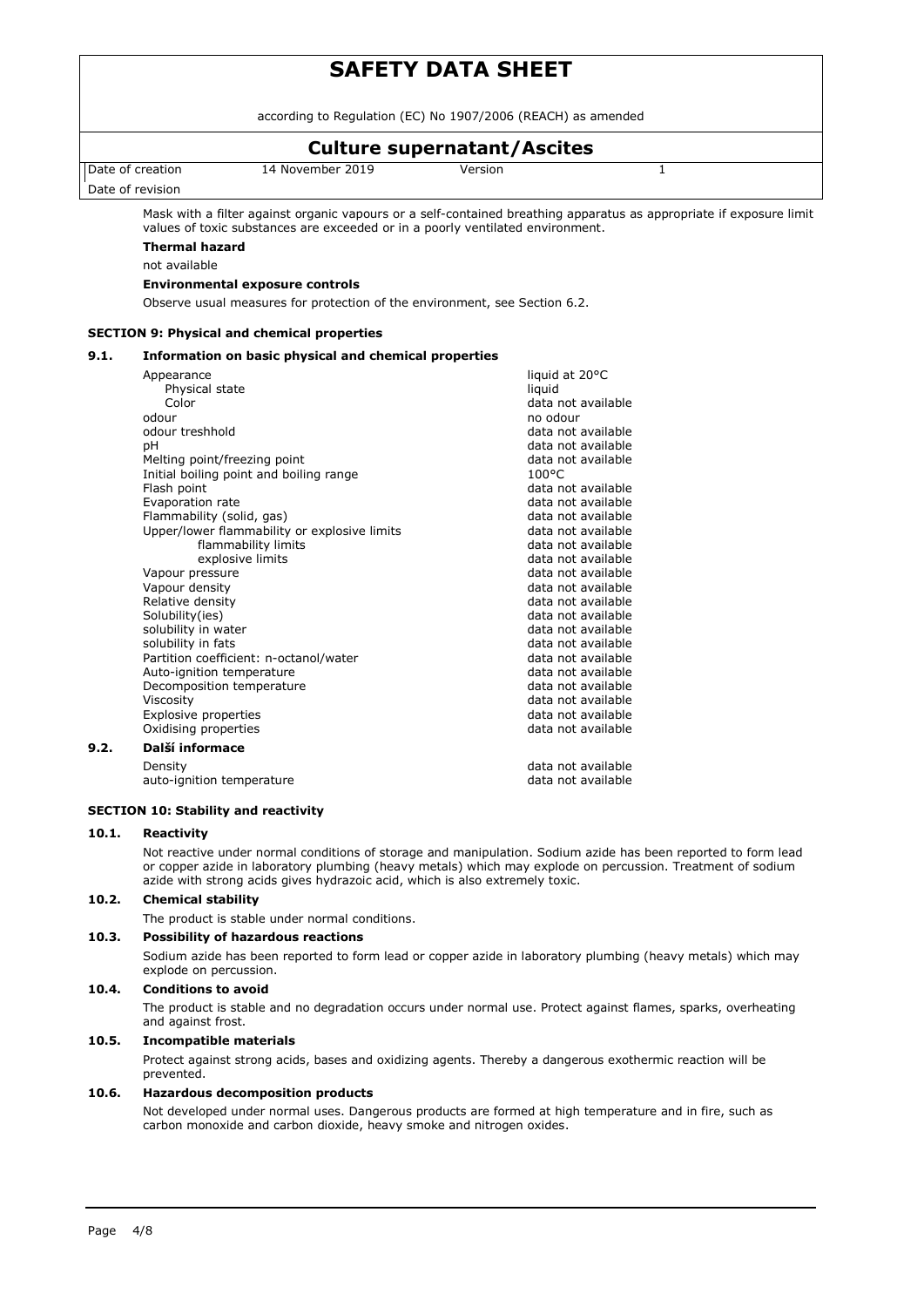according to Regulation (EC) No 1907/2006 (REACH) as amended

# **Culture supernatant/Ascites**

Date of creation

14 November 2019 Version 1

Date of revision

# **SECTION 11: Toxicological information**

## **11.1. Information on toxicological effects**

No toxicological data is available for the mixture

### **Acute toxicity**

Sodium azide

| Route of exposure | Parameter | Value                | Time of exposure | <b>Species</b>          | Sex |
|-------------------|-----------|----------------------|------------------|-------------------------|-----|
| Inhalation        | LD50      | 37 mg/m <sup>3</sup> |                  | Rat (Rattus norvegicus) |     |
| Oral              | LD50      | 27 mg/kg             |                  | Rat                     |     |
| Dermal            | LD50      | $20 \text{ mg/kg}$   |                  | Rabbit                  |     |

Based on available data the classification criteria are not met.

### **Skin corrosion/irritation**

Based on available data the classification criteria are not met.

### **Serious eye damage/irritation**

Based on available data the classification criteria are not met.

## **Respiratory or skin sensitisation**

Based on available data the classification criteria are not met.

# **Germ cell mutagenicity**

Based on available data the classification criteria are not met.

## **Carcinogenicity**

Based on available data the classification criteria are not met.

### **Reproductive toxicity**

Based on available data the classification criteria are not met.

**Toxicity for specific target organ - single exposure**

Based on available data the classification criteria are not met.

## **Toxicity for specific target organ - repeated exposure**

Based on available data the classification criteria are not met.

### **Aspiration hazard**

Based on available data the classification criteria are not met.

### **SECTION 12: Ecological information**

### **12.1. Toxicity**

#### **Acute toxicity**

Sodium azide

| Parameter   | Value      | Time of exposure | <b>Species</b>        | Environment |
|-------------|------------|------------------|-----------------------|-------------|
| <b>EC50</b> | $4,2$ mg/l | 48 hod           | aquatic invertebrates |             |

### **12.2. Persistence and degradability**

Methods for determining biodegradability do not apply to inorganic substances.

### **12.3. Bioaccumulative potential**

Insignificant.

**12.4. Mobility in soil**

The product is soluble and mobile in water and soil. Contamination of water courses may occur in case of rain.

## **12.5. Results of PBT and vPvB assessment**

The product is not classified as PBT or vPvB.

**12.6. Other adverse effects**

### not available

## **SECTION 13: Disposal considerations**

Hazard of environmental contamination; remove waste in accordance with local and/or national regulations.

## **13.1. Waste treatment methods**

Proceed in accordance with valid regulations on waste disposal. Any unused product and contaminated packaging should be put in labelled containers for waste collection and submitted for disposal to an authorised person for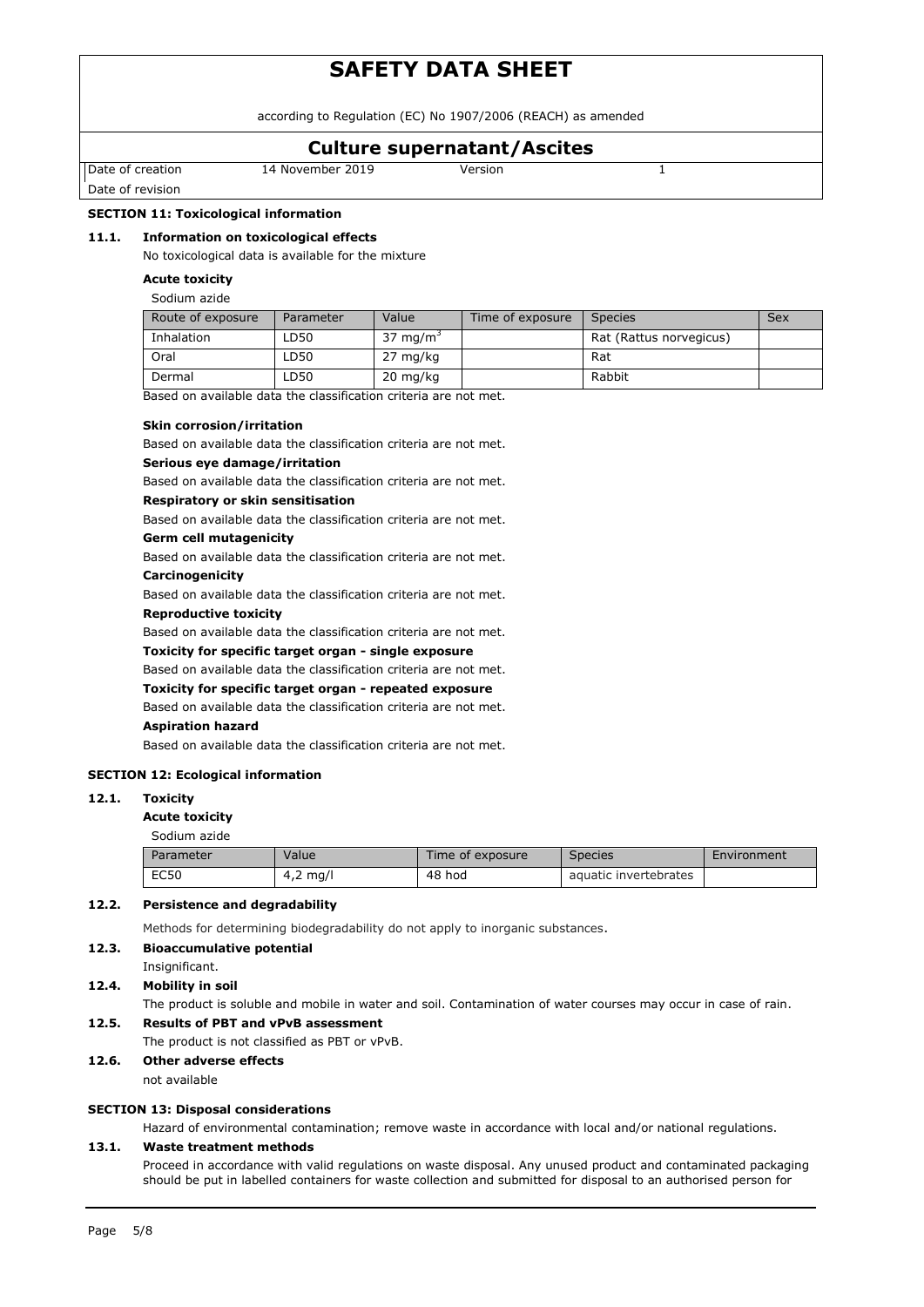according to Regulation (EC) No 1907/2006 (REACH) as amended

# **Culture supernatant/Ascites**

Date of creation

14 November 2019 Version 1

Date of revision

waste removal (specialized company) authorised for such activity. Do not empty unused product in drainage systems. The product must not be disposed of with municipal waste. Empty containers may be used at waste incinerators to produce energy or deposited in a dump with appropriate classification. Perfectly cleaned containers can be submitted for recycling.

### **Legislation of waste**

Council Directive 75/442/EEC on waste, as amended. Council Directive 91/689/EEC on hazardous waste, as amended. Decision 94/3/EC establishing a list of wastes, as amended.

## **SECTION 14: Transport information**

The mixture **is not** classified as dangerous for transport according to ADR/RID/IMDG/ICAO/IATA.

- **14.1. UN number**
	- Not subject to ADR.
- **14.2. UN proper shipping name**
	- not available
- **14.3. Transport hazard class(es)** not available
- **14.4. Packing group** not available
- **14.5. Environmental hazards** not available
- **14.6. Special precautions for user** Reference in Sections 4 to 8.
- **14.7. Transport in bulk according to Annex II of Marpol and the IBC Code** not available

## **SECTION 15: Regulatory information**

## **15.1. Safety, health and environmental regulations/legislation specific for the substance or mixture**

Regulation (EC) No 1907/2006 of the European Parliament and of the Council of 18 December 2006 concerning the Registration, Evaluation, Authorisation and Restriction of Chemicals (REACH), establishing a European Chemicals Agency, amending Directive 1999/45/EC and repealing Council Regulation (EEC) No 793/93 and Commission Regulation (EC) No 1488/94 as well as Council Directive 76/769/EEC and Commission Directives 91/155/EEC, 93/67/EEC, 93/105/EC and 2000/21/EC, as amended. Regulation (EC) No 1272/2008 of the European Parliament and of the Council of 16 December 2008 on classification, labelling and packaging of substances and mixtures, amending and repealing Directives 67/548/EEC and 1999/45/EC, and amending Regulation (EC) No. 1907/2006, as amended.

### **15.2. Chemical safety assessment**

not available

-

# **SECTION 16: Other information**

### **Changes made to the previous version of the safety data sheet**

### **A list of standard risk phrases used in the safety data sheet**

- H300 Fatal if swallowed.
- H310 Fatal in contact with skin.
- H373 May cause damage to organs through prolonged or repeated exposure.
- H400 Very toxic to aquatic life.
- H410 Very toxic to aquatic life with long lasting effects.

### **Other important information about human health protection**

The product must not be - unless specifically approved by the manufacturer/importer - used for purposes other than as per Section 1. The user is responsible for adherence to all related health protection regulations.

### **Key to abbreviations and acronyms used in the safety data sheet**

| ADR        | European agreement concerning the international carriage of dangerous goods by road                  |
|------------|------------------------------------------------------------------------------------------------------|
| <b>BCF</b> | <b>Bioconcentration Factor</b>                                                                       |
| CAS        | <b>Chemical Abstract Service</b>                                                                     |
| <b>CLP</b> | Regulation (EC) No 1272/2008 on classification, labelling and packaging of substance and<br>mixtures |
| DNEL       | Derived no-effect level                                                                              |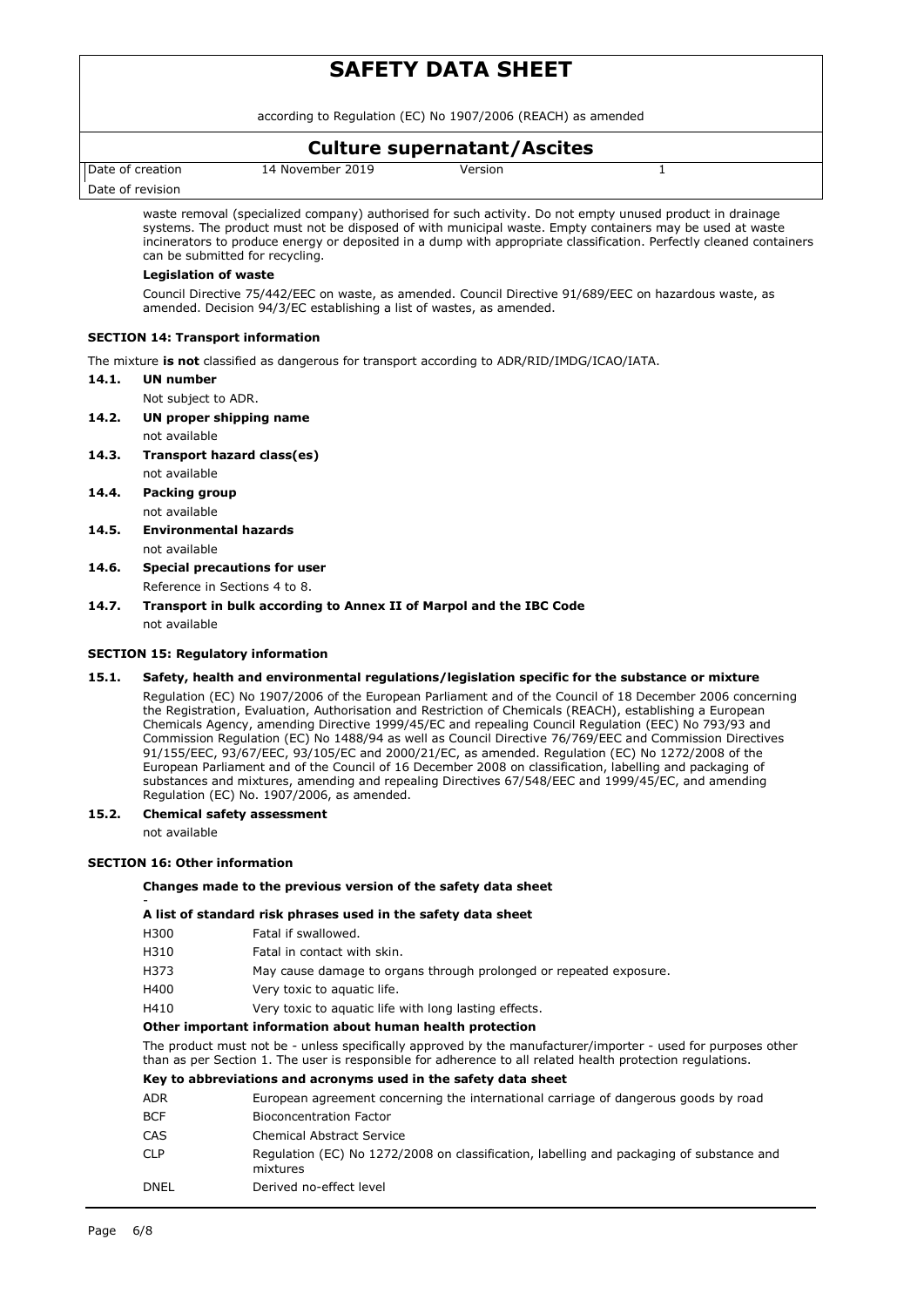according to Regulation (EC) No 1907/2006 (REACH) as amended

# **Culture supernatant/Ascites** Date of creation Date of revision 14 November 2019 Version 1 EC50 Concentration of a substance when it is affected 50% of the population EINECS European Inventory of Existing Commercial Chemical Substances EMS Emergency plan ES Identification code for each substance listed in EINECS EU European Union IATA International Air Transport Association IBC International Code For The Construction And Equipment of Ships Carrying Dangerous Chemicals IC50 Concentration causing 50 % blockade ICAO International Civil Aviation Organization IMDG International Maritime Dangerous Goods Transport INCI International Nomenclature of Cosmetic Ingredients ISO International Organization for Standardization IUPAC International Union of Pure and Applied Chemistry LC50 Lethal concentration of a substance in which it can be expected death of 50% of the population LD50 Lethal dose of a substance in which it can be expected death of 50% of the population LOAEC Lowest observed adverse effect concentration LOAEL Lowest observed adverse effect level Log Kow Octanol-water partition coefficient MARPOL International Convention for the Prevention of Pollution From Ships MFAG First Aid Manual NOAEC No observed adverse effect concentration NOAEL No observed adverse effect level NOEC No observed effect concentration NOEL No observed effect level OEL Occupational Exposure Limits PBT Persistent, Bioaccumulative and Toxic PEL Permissible Exposure Limit PNEC Predicted no-effect concentration PPM Parts per million REACH Registration, Evaluation, Authorisation and Restriction of chemicals (EP and Council Regulation (EC) No 1907/2006) RID Agreement on the transport of dangerous goods by rail UN Four-figure identification number of the substance or article taken from the UN Model Regulations UVCB Substances of unknown or variable composition, complex reaction products or biological materials VOC Volatile organic compounds vPvB Very Persistent and very Bioaccumulative W/W Weight by weight Acute. Tox. Acute toxicity Aquatic Chronic Hazardous to the aquatic environment STOT RE Specific target organ toxicity - repeated exposure **Training guidelines**

Inform the personnel about the recommended ways of use, mandatory protective equipment, first aid and prohibited ways of handling the product.

### **Recommended restrictions of use**

not available

### **Information about data sources used to compile the Safety Data Sheet**

REGULATION (EC) No 1907/2006 OF THE EUROPEAN PARLIAMENT AND OF THE COUNCIL (REACH) as amended. REGULATION (EC) No 1272/2008 OF THE EUROPEAN PARLIAMENT AND OF THE COUNCIL as amended. Publication of "Zásady pro poskytování první pomoci při expozici chemickým látkám" (doc. MUDr. Daniela Pelclová, CSc., MUDr. Alexandr Fuchs, CSc., MUDr. Miroslava Hornychová, CSc., MUDr. Zdeňka Trávníčková, CSc., Jiřina Fridrichovská, prom. chem.). Data from the manufacturer of the substance / mixture, if available information from registration dossiers.